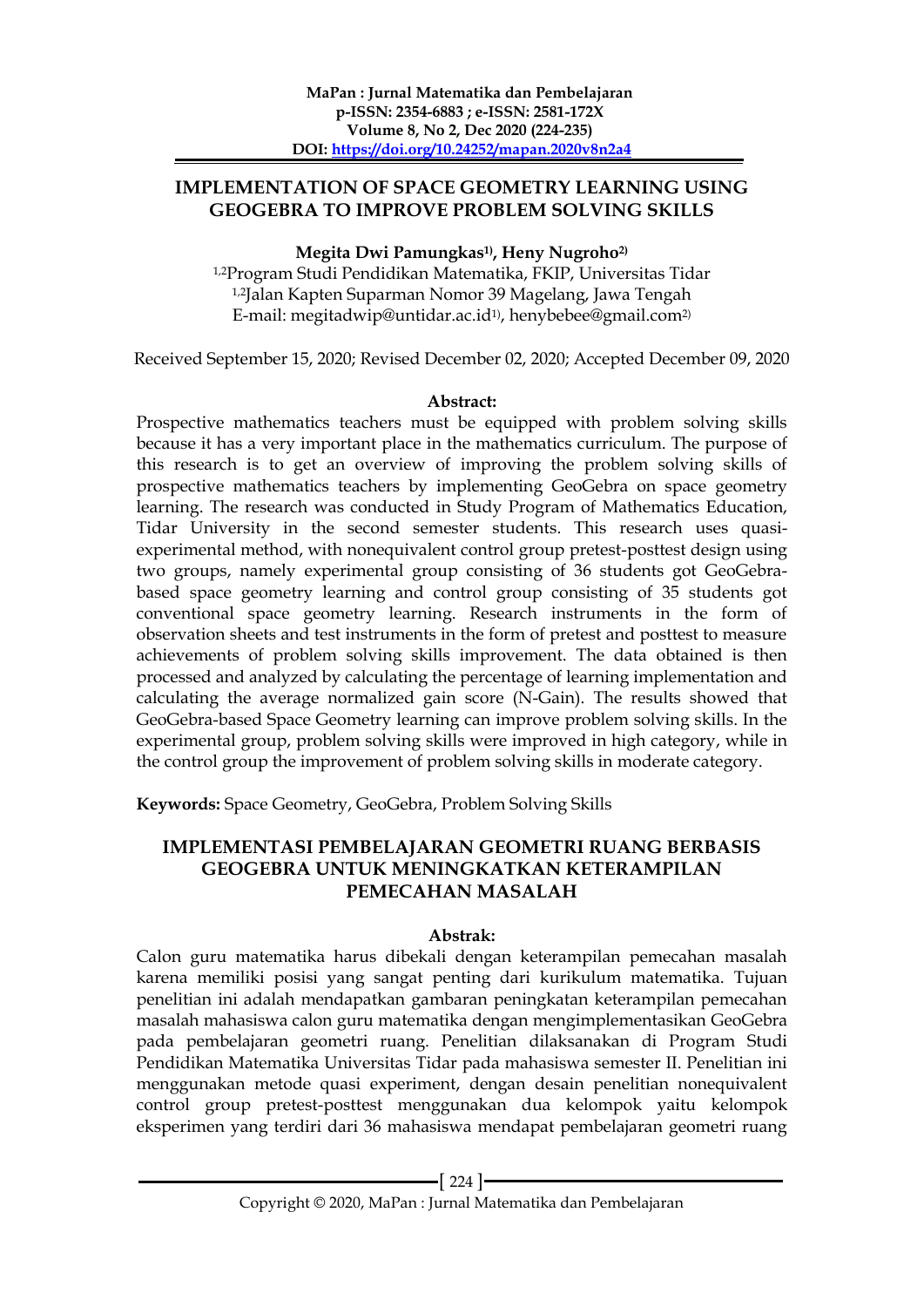berbasis GeoGebra dan kelompok kontrol yang terdiri dari 35 mahasiswa mendapat pembelajaran geometri ruang secara konvensional. Instrumen penelitian berupa lembar observasi dan instrumen tes berupa pretest dan posttest untuk mengukur capaian peningkatan keterampilan pemecahan masalah. Data yang diperoleh kemudian diolah dan dianalisis dengan menghitung persentase keterlaksanaan pembelajaran dan menghitung rata-rata skor gain yang dinormalisasi (N-Gain). Hasil penelitian menunjukkan bahwa pembelajaran geometri ruang berbasis GeoGebra dapat meningkatkan keterampilan pemecahan masalah. Di kelompok eksperimen, peningkatan keterampilan pemecahan masalah dalam kategori tinggi, sedangkan pada kelompok kontrol peningkatan keterampilan pemecahan masalah dalam kategori sedang.

**Kata Kunci**: Geometri Ruang, GeoGebra, Keterampilan Pemecahan Masalah

*How to Cite*: Pamungkas, M.D., & Nugroho, H. (2020). Implementation of Space Geometry Learning Using Geogebra to Improve Problem Solving Skills. *MaPan : Iurnal Matematika dan Pembelaiaran.* 8(2). 224-235. *Jurnal Matematika dan Pembelajaran*, *8*(2), 224-235. https://doi.org/10.24252/mapan.2020v8n2a4.

# **INTRODUCTION**

o become prospective mathematics teachers, students are required to be able to review the concepts that they have obtained during learning to their students in the school later. Therefore, prospective mathematics teachers should be provided with problem solving skills which is one of the must-have skills. This is because problem solving skills can make us think logically, critically, and creatively. Problem solving is recognized as a very important life skill because it involves a variety of processes including analyzing, interpreting, reasoning, predicting, evaluating, and reflecting (Anderson, 2009). T<br>teacher

The problem solving skills steps of one of them popularized by Polya (2004) consists of four steps, namely: 1) understanding the problem, 2) devising a plan, 3) implementing the plan, and (4) looking back at the original answer. The National Council of Teachers of Mathematics explained that mathematics problem solving skills need to be developed in mathematics learning (NCTM, 2000). Students should be allowed to implement and adopt the right strategies to solve problems. Therefore, each lesson must be designed to provide students with problem solving skills.

Problem solving skills also have an important place for the primary purpose of a curriculum (Ozturk & Guven, 2016). In the curriculum of the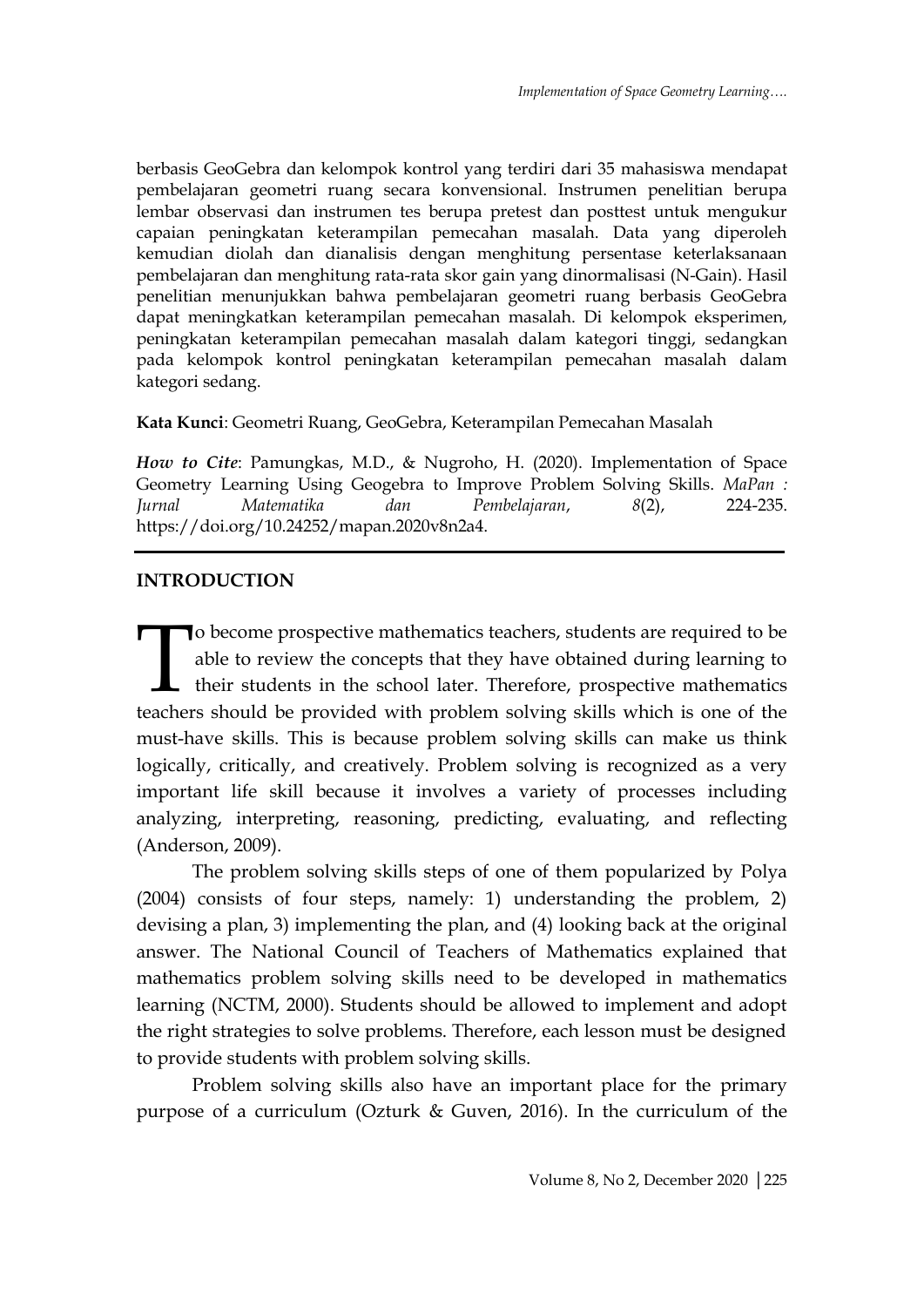Mathematics Education study program at Tidar University, students are equipped with one of the mandatory courses that are space geometry. This course is very important for students of prospective mathematics teachers because the material is widely found in the curriculum of mathematics subjects taught at the elementary and secondary school levels. Therefore, the student must possess and develop his problem solving skills, considering in his or her job later when becoming a teacher in teaching students to solve mathematics problems. The participation of mathematics teachers in the process of technology integration has been emphasized by encouraging most of their teaching practices and making students learn better in the classroom (Cuban, Kirkpatrick, & Peck, 2001).

The importance of mathematics problem solving skills on the concept of space geometry for students of prospective mathematics teachers is contrary to the conditions that exist in the field. The results showed that space geometry is a difficult course. Hanafi (2017) shows that geometry learning difficulties are in the high category resulting from a less effective learning process in students of the mathematics education study program in 2009. The same findings were also supported by researchers in initial observations to several prospective mathematics teachers in second-semester who had already received space geometry courses. Preliminary observations showed that students' problem solving skills were still low, with the fact that more than 60% of students scored less than 70 with a maximum score of 100. The lack of problem solving skills is caused by the learning process. This is in accordance with the results of interviews with some students of the even semester in 2018/2019 among others: 1) the learning process using more lecture methods, and 2) the learning process has not used technology that is able to provide visualization of materials and concepts.

Space geometry is one of the courses offered in the second semester in the Mathematics Education Study Program, Tidar University. This course is the development and continuation of plane geometry courses. According to the curriculum of the Mathematics Education Study Program, this course contains mathematics objects (points, lines, planes) in space, relationships between geometric objects, planes, limas, prisms, cones, cylinder, spheres, measurements involving objects and shapes of space geometry, space image construction techniques and relationships between objects of space geometry. This standard of learning competency is that students are able to understand and have good space responsiveness, master concepts, and be able to solve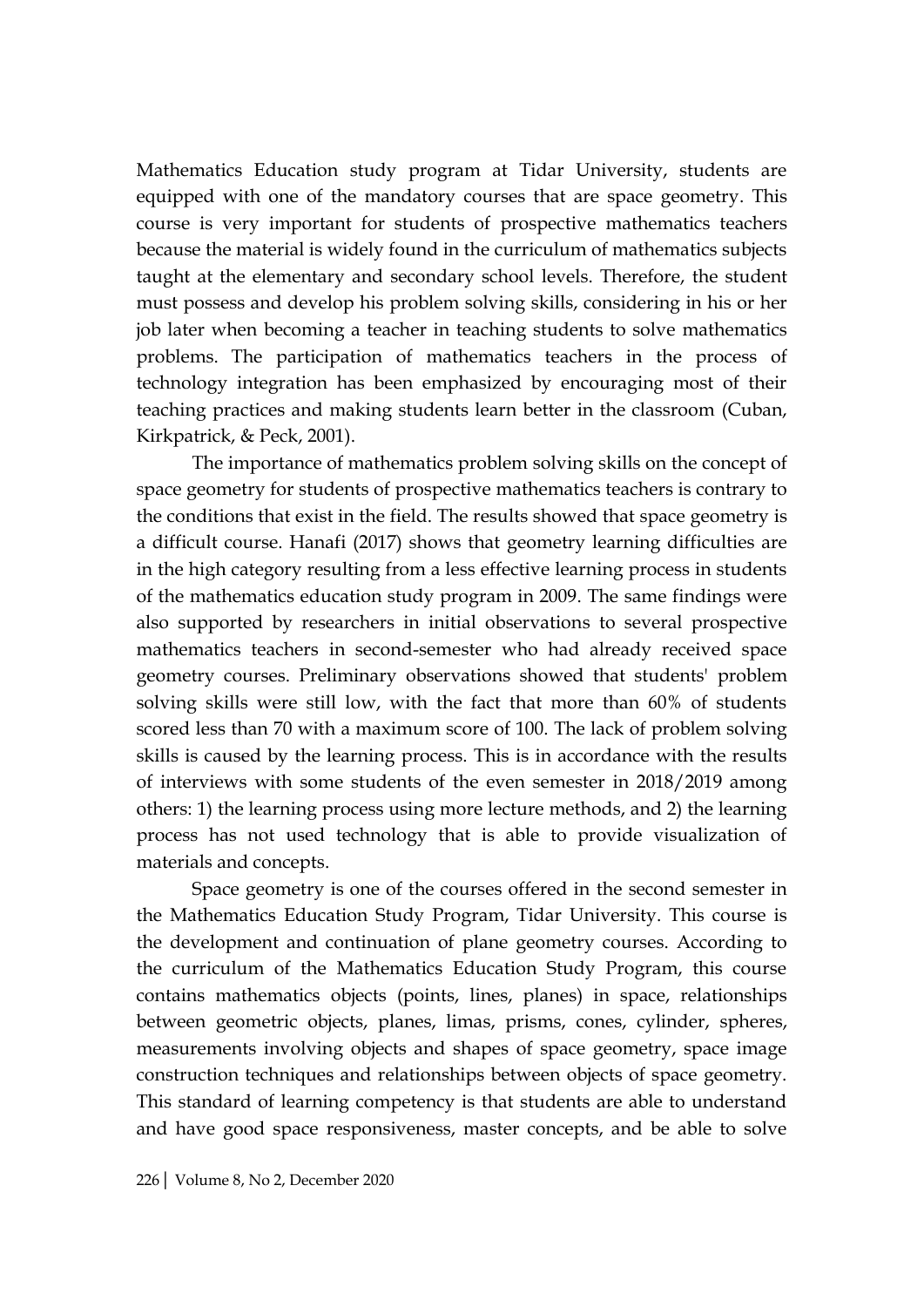problems related to building space. In its implementation, there are still many students who solve problems of space geometry learning algorithmically and procedurally (Susilo, Sutarto, & Mubarok, 2015).

Abramovich (2013) defines GeoGebra as a free online software application for the study of geometry, algebra, and calculus at different grade and teaching levels. GeoGebra is designed to combine dynamic geometry software features (Cabri, Geometer Sketchpad) and computer algebra systems (Derive, Maple) in a single, integrated, and easy-to-use system for teaching and learning mathematics (Hohenwarter, Jarvis, & Lavicza, 2009). GeoGebra is based on scientific mathematics criteria. GeoGebra has several advantages, including exploring and manipulating various geometric shapes in an activity that students can do by drawing sketches (Stols & Kriek, 2011). GeoGebra enables teachers to create interactive learning to encourage discovery learning for students while interacting visually on geometry topics. This is a powerful teaching tool for mathematics teachers to provide geometry concepts.

Many studies have discussed GeoGebra, but no one has yet analyzed GeoGebra's relationship with mathematics problem solving skills. Several studies have shown that GeoGebra is able to have a positive impact on students' understanding of concepts (Kurniasih, Wiyanti, & Zahid, 2018; Lestari, 2018; Mudaly & Fletcher, 2019). Likewise, some studies have also tried to design space geometry learning, but no one has yet used GeoGebra to apply it to the course (Untarti & Kusuma, 2018; Wahyuni & Rahmadhani, 2019).

Based on the above description, a research is needed on the implementation of GeoGebra-based space geometry lectures to improve problem solving skills. The purpose of this research is to get an overview of improving the problem solving skills of prospective mathematics teachers by implementing GeoGebra in space geometry lectures. This research is considered very important to be carried out in order to meet the demands of lecture standards in LPTK (*Lembaga Pendidikan Tenaga Kependidikan*) to apply learning technology to students of prospective mathematics teacher as well as to facilitate prospective teachers in improving mathematical problem solving skills.

### **METHODS**

This research used a quasi-experiment, with a research design is a nonequivalent control group pretest-posttest. The study used two groups, one as an experimental group that received GeoGebra-based space geometry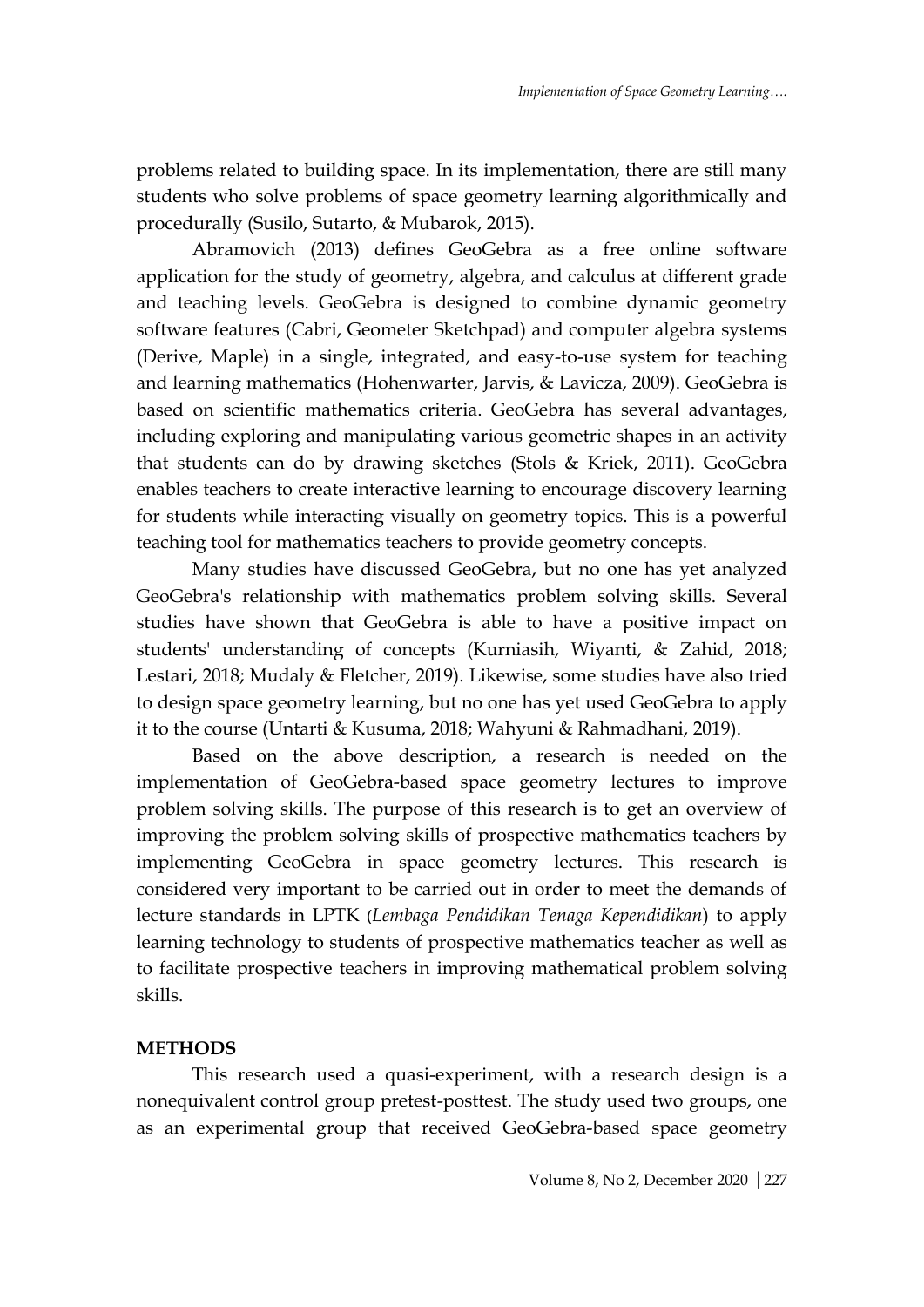learning and another group as a control group that got space geometry learning without using GeoGebra. The topics in space geometry discuss cone, cylinder, and sphere. The experiments were conducted 6 times. The design of the research is shown in table 1.

| Table 1. Research Design |              |  |              |  |  |
|--------------------------|--------------|--|--------------|--|--|
| Experiment               | $\mathbf{I}$ |  | $\mathbf{r}$ |  |  |
| Control                  | Π'n          |  | $\mathbf{1}$ |  |  |

Description:

| $\rm T_1$ | $=$ pretest of problem solving skills                           |
|-----------|-----------------------------------------------------------------|
| X.        | = application of GeoGebra-based space geometry learning         |
| C.        | = application of conventional method in space geometry learning |
| $\rm T_2$ | = posttest of problem solving skills                            |

The research was conducted Mathematics Education Study Program at Tidar University in the second semester of space geometry learning. The independent variable in this study is GeoGebra-based space geometry learning. The dependent variable is problem solving skill. The instruments employed in this study are tests twice and the observation sheet. Test and observation indicators refer to the problem solving skills indicator reported in table 2.

Table 2. Description of Aspects and Indicators of Problem Solving Skills

| <b>Aspects</b>      | <b>Indicators</b>                  | Code           |  |  |  |  |
|---------------------|------------------------------------|----------------|--|--|--|--|
| Understanding       | 1. Identifying what is known       | U1             |  |  |  |  |
| the problem         | 2. Determine the asked             | U <sub>2</sub> |  |  |  |  |
| Devising a plan     | 1. Create a sketch describing      | D1             |  |  |  |  |
|                     | the problem                        |                |  |  |  |  |
|                     | 2. Determine the right equation    | D <sub>2</sub> |  |  |  |  |
| for problem solving |                                    |                |  |  |  |  |
| Implementing        | 1. Substitute the known into an    | 11             |  |  |  |  |
| the plan            | equation form                      |                |  |  |  |  |
|                     | 2. Calculate correctly             | 12             |  |  |  |  |
| Looking back        | Evaluate answers based<br>$\alpha$ | T.1            |  |  |  |  |
|                     | concepts                           |                |  |  |  |  |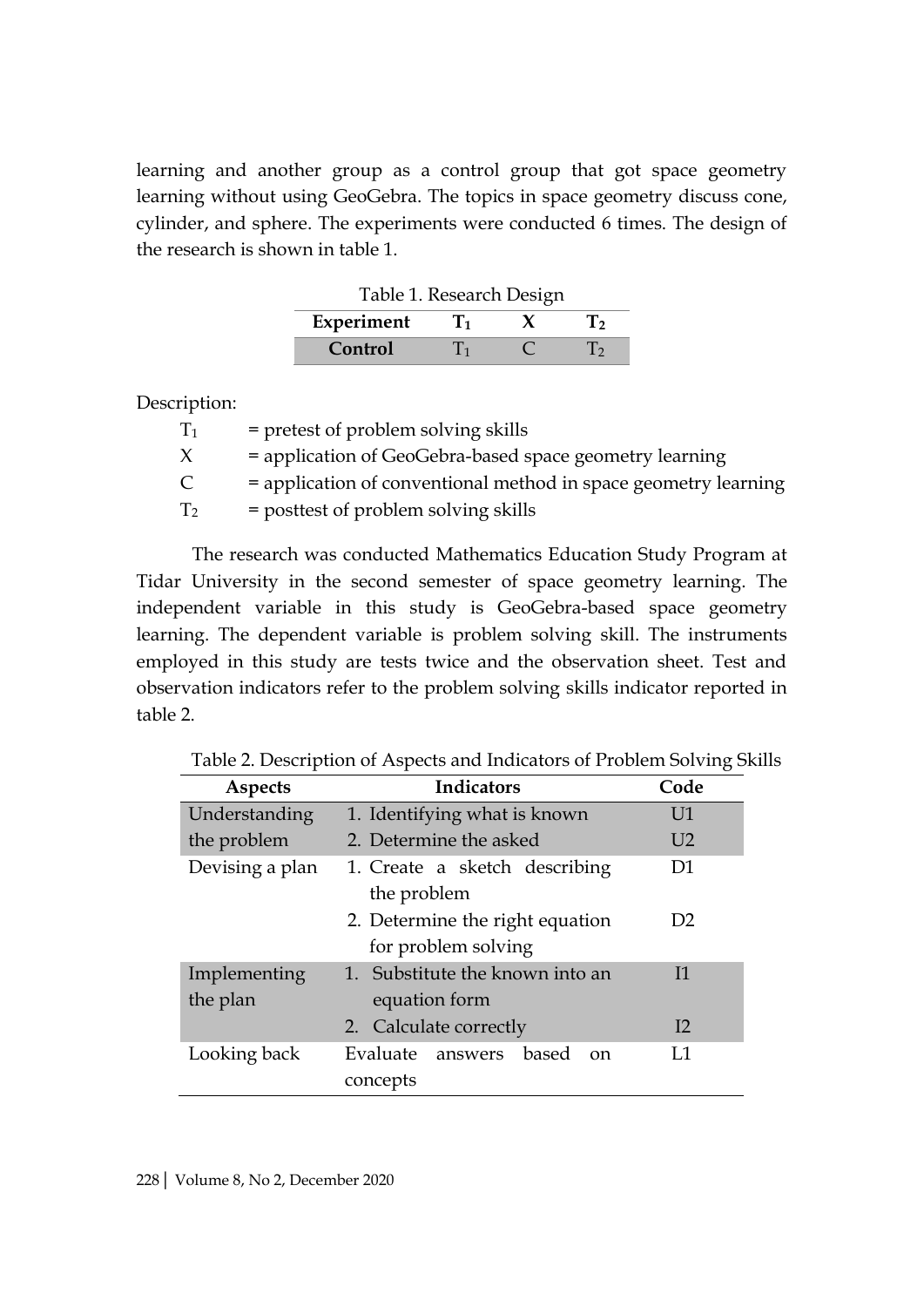All instruments have gone through a validation process and are declared valid. There are two validators, they are experts in mathematics and mathematics education. The suggestion of validator is an editorial improvement for the problem so as not to cause multi-interpretation. Data analyzed based on answer sheet when subject solves problem and observation sheet. Test instruments in the form of essays use assessment rubrics to measure students' problem solving skills. The test is done before (pretest) and after (posttest) given treatment.

Analysis of problem solving skills improvement data is based on mean, with steps: 1) scoring pretest and posttest results according to the criteria and rubric scoring created then summing up all scores obtained, 2) calculate the average normalized gain score (N-Gain) to determine the increase in problem solving skills, i.e. with criteria a) low if  $g < 0.3$ ; b) medium if  $0.7 > g \ge 0.3$ ; c) high if *g* ≥ 0.7 (Hake, 1999).

## **RESULTS AND DISCUSSION**

The study used two groups, one as an experimental group that received treatment in the form of GeoGebra-based Space Geometry learning and the other group as a control group that received conventional learning treatment. The learning process was performed in both groups through the following stages: 1) pretest, 2) the provision of conventional treatment for the control group, and the learning to use GeoGebra for the experimental group, and 3) posttest.

The results showed that there was an improvement in space geometry problem solving skills after students learned to use GeoGebra. The results of tests of space geometry problem solving skills can be seen in Table 3. Based on Table 3, an average pretest score of 61.4 and an average posttest score of 93.2 on GeoGebra-based space geometry learning was performed on 36 students. Meanwhile, 35 students scored a pretest average score of 63.6 and a posttest average score of 84.6.

| Experiment       |  |  |      | Conventional          |                  |  |  |      |                         |
|------------------|--|--|------|-----------------------|------------------|--|--|------|-------------------------|
|                  |  |  |      | N $X \leq g$ Category |                  |  |  |      | N $X \leq g$ > Category |
| Pretest 36 61.4  |  |  | 0.82 | High                  | Pretest 35 63.6  |  |  | 0.57 | Medium                  |
| Posttest 36 93.2 |  |  |      |                       | Posttest 35 84.6 |  |  |      |                         |

Table 3. Comparison of Pretest and Posttest Results in Two Groups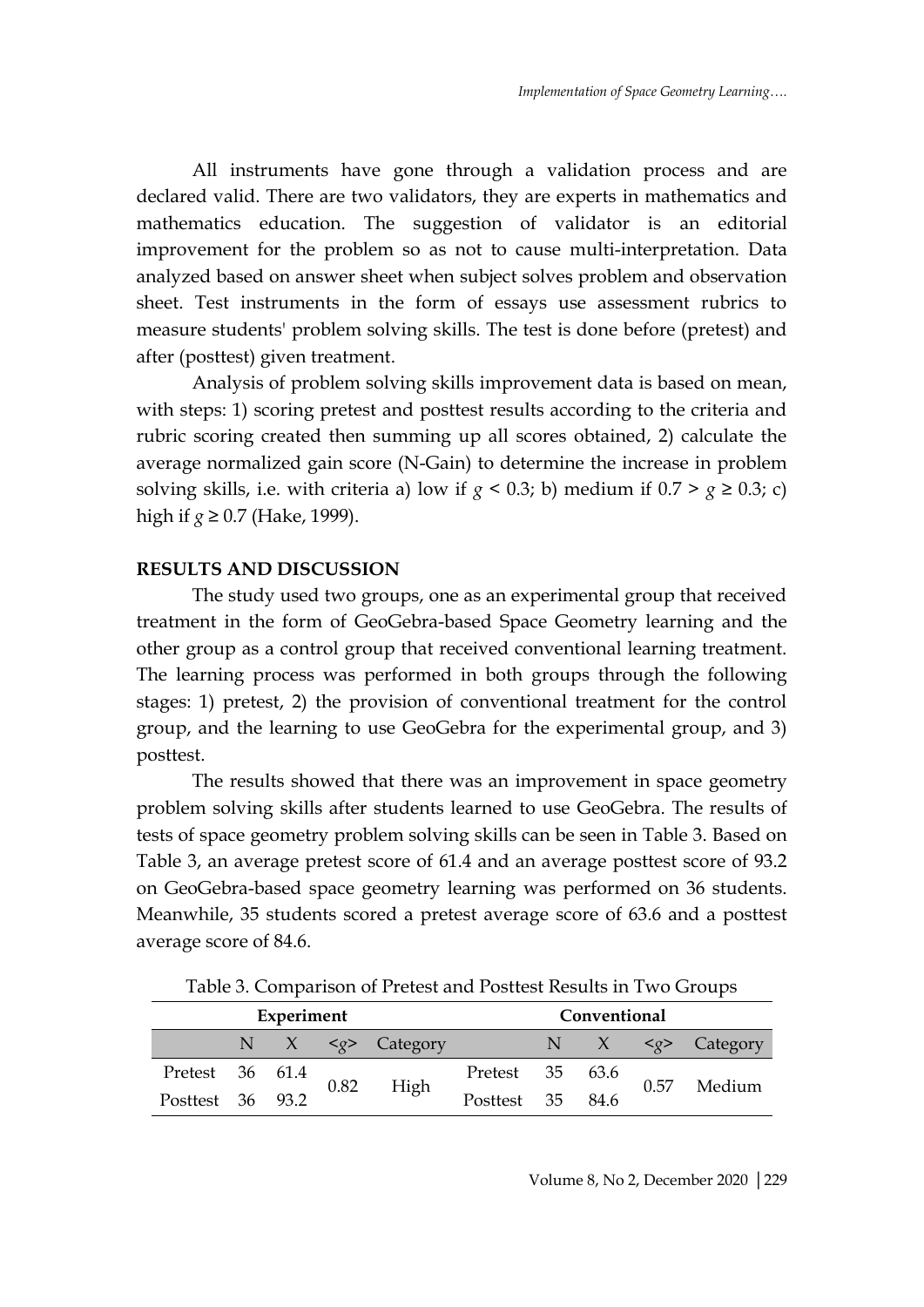Based on table 3, it appears that the posttest average score is higher than the pretest of both learning models. These results indicate that there has been an increase in problem solving skills before and after treatment. Gain normality test results showed that there was an increase of 0.82 for GeoGebrabased space geometry earning, and 0.57 for conventional learning. The higher improvement of the gain normality test shows that learning space geometry using GeoGebra contributes better in improving students' problem solving skills towards space geometry.

The percentage of problem solving skills improvement in the experimental group by 83.3% for the high category, 16.7% for the moderate category, and 0% for the low category. In the control group, the increase was 48.6% for the high category, 42.8% in the moderate category, and 8.6% in the low category. Overall, in the experimental group and the control group together, there are improvements in problem solving skills in space geometry learning that can be seen in figure 1.



Figure 1. The Percentage of Problem Solving Skills Improvement

Based on the findings of the research, learning space geometry using GeoGebra further improves problem solving skills than conventional learning. Carreira, Jones, Amado, Jacinto, and Nobre (2016) also explained that problem solving is the kind of activity that requires experimentation, exploration, investigation, testing, reflection, and discussion. The results also found that students were able to solve problems very well. Slameto (2010) argues that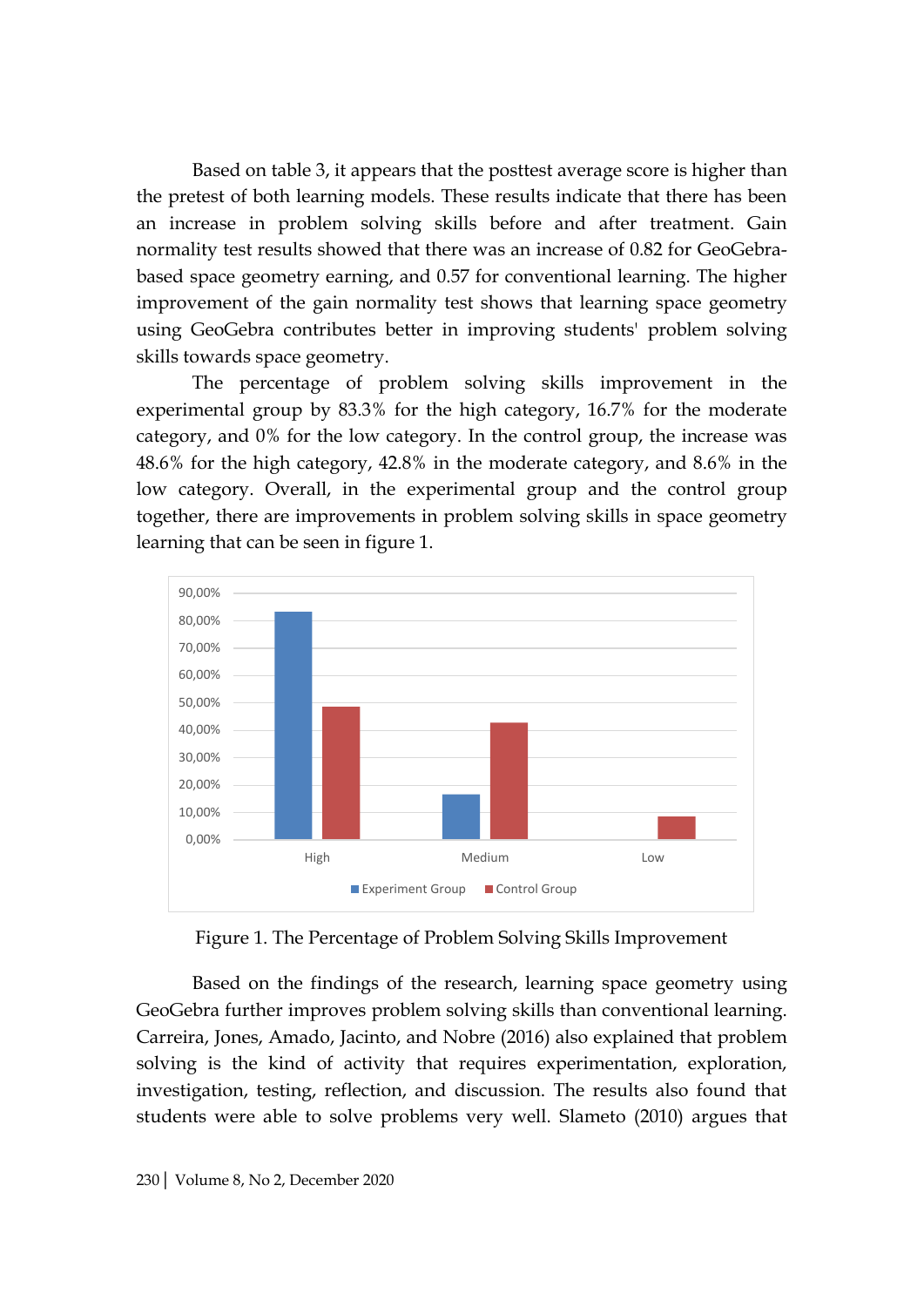problem solving is seen as a process for determining a combination of several rules that can be applied to resolve a new situation. GeoGebra is an effective tool for teaching and learning space geometry in college because it can improve the achievement of learning space geometry on the topic of plane slices on prism (Pamungkas, Rahmawati, & Dinara, 2020).

Figure 2 is one of the students' answers in problem solving by using GeoGebra and problem solving skills indicators. Based on the answer sheet in the experimental group, the solving steps are in accordance with indicators of problem solving skills, including U1, U2, D1, D2, I1, I2, and L1. When compared to the answer sheet of the control group in figure 3, it appears that the student does not show a step indicator of problem solving skills, i.e. only D1, D2, I1.



Figure 2. One of the Answer Sheet in the Experimental Group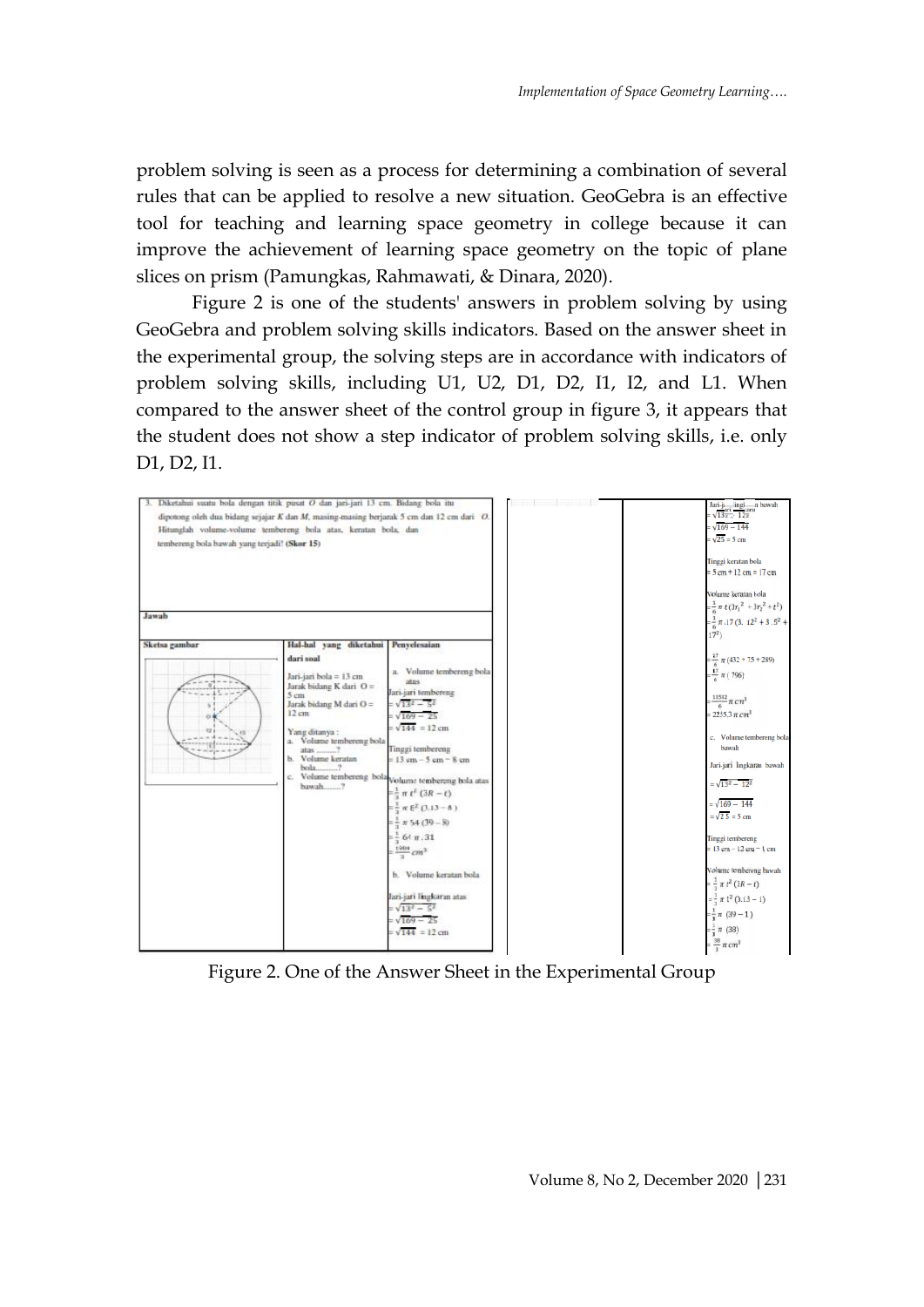a wante kombogoy beta Alac<br>Jon Jon Jonkov of Alac - 1<br>Tinggi kombov og - 11 - 1 - 8  $1\sqrt{169-25} = \sqrt{169-16}$ which feithing ag also  $\frac{1}{2} \pi 8^7 (3.13 - 8)$  $\frac{6}{3}$  (31) 1984 N = 641. | X 011 b. viewere kovatsan buo Joi Joi lingiano alor don't dan't life province that the world of 154.<br>Title in the season beg = 5+12 =17  $42^{\frac{3}{2}}$  1 1 6g - 194 = 125 = 1 Make / USURE Research Total + 1 & D { 5.12<sup>2</sup> + 3.5<sup>2</sup> + 17<sup>2</sup> } 11 17 432 + 75 + 282 3 13532 8=2255 2 1 0 c. Vistame Fentionery Interior  $\frac{1}{2}$ oni - Jani ringkaran bawa L - C  $Im(99)$  +mlbs rdg =  $16 - 12 = 1$ Make, Volume fullbering lets =  $\frac{1}{n}\pi - \frac{3}{2}(3.5 - 1)$  $18(4)$ 

Figure 3. One of the Answer Sheet in the Control Group

GeoGebra can improve students' ability to conceptualize mathematical elements and to improve learning outcomes (Emaikwu, Oche, & Terseer, 2015). Also, GeoGebra is very useful for demonstrating and visualizing mathematical concepts related, primarily to geometric objects (Mahmudi, 2010). This is supported by the results of research conducted by Saha, Ayub, and Tarmizi (2010) conducting research aimed at identifying the impact of GeoGebra use on the teaching of geometry coordinates on a group of secondary school students. The results showed statistically significant differences between the posttest averages of the two groups in the GeoGebra group. The use of GeoGebra has helped prospective mathematics teachers build new knowledge and connect it with previous knowledge, it is useful in improving problem solving skills (Bhagat & Chang, 2015).

The results showed that there was an improvement in student problem solving skills during Space Geometry learning in the experimental group and control group. Improvements to GeoGebra learning methods are categorized in high improvement, while conventional learning methods are categorized in moderate category.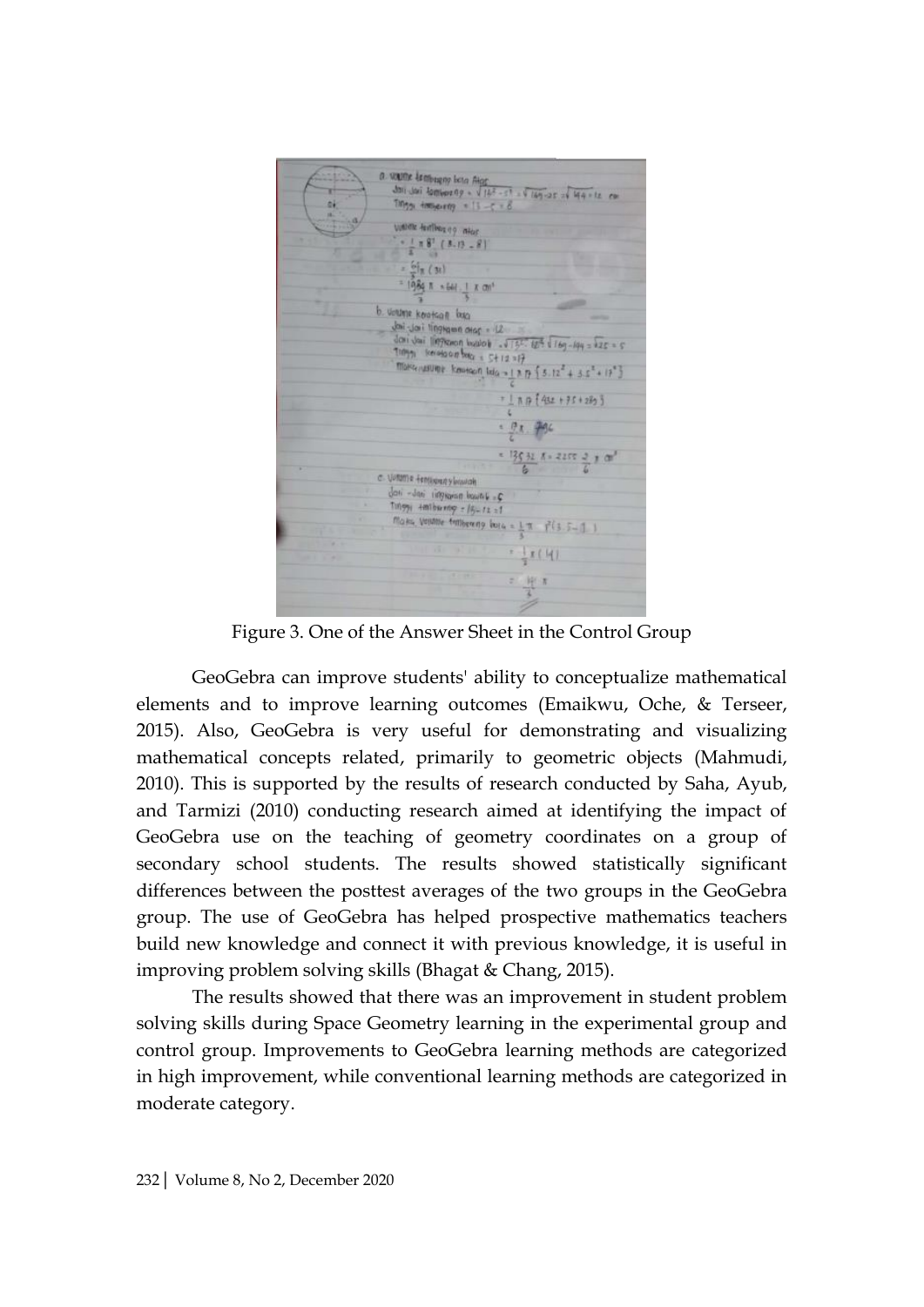#### **CONCLUSION**

Based on the results and discussions in the research that has been done, it shows that GeoGebra-based space geometry learning can improve problem solving skills. In the experimental group, the increase in problem solving skills in the category was high, while in the control group improved problem solving skills in the medium category. Further research can be focused on the utilization of GeoGebra based on other cognitive aspects. There is an opportunity for further research to explore GeoGebra on other learning materials.

### **ACKNOWLEDGEMENT**

We would like to thank the Direktorat Riset dan Pengabdian Masyarakat (DRPM), Direktorat Jenderal Penguatan Riset dan Pengembangan of the Ministry of Research, Technology, and Higher Education of the Republic of Indonesia who have funded the implementation of this research.

#### **REFERENCES**

- Abramovich, S. (2013). Computers in mathematics education: an introduction. *Computers in the Schools*, *30*(1–2), 4–11. https://doi.org/10.1080/ 07380569.2013.765305.
- Anderson, J. (2009). Mathematics curriculum development and the role of problem solving. *ACSA Conference*, 1–8. Sydney: The University of Sydney.
- Bhagat, K. K., & Chang, C. Y. (2015). Incorporating GeoGebra into geometry learning-a lesson from India. *Eurasia Journal of Mathematics, Science & Technology Education*, *11*(1), 77–86. https://doi.org/ 10.12973/eurasia. 2015.1307a.
- Carreira, S., Jones, K., Amado, N., Jacinto, H., & Nobre, S. (2016). *Youngsters solving mathematical problems with technology*. New York: Springer.
- Cuban, L., Kirkpatrick, H., & Peck, C. (2001). High access and low use of technologies in high school classrooms: explaining an apparent paradox. *American Educational Research Journal*, *38*(4), 813–834. Retrieved from http://www.jstor.org/stable/3202504.
- Emaikwu, Oche, S., & Terseer, M. (2015). Effect of geogebra on senior secondary school students' interest and achievement in statistics in makurdi local government area of Benue State, Nigeria. *Journal of Mathematics (IOSRJM)*, 14–21. Retrieved from http://www.iosrjournals. org/iosr-jm/papers/Vol11-issue3/Version-4/B011341421.pdf.
- Hake, R. R. (1999). Interactive-engagement vs traditional methods: A six thousand student survey of mechanic test data for introductory physics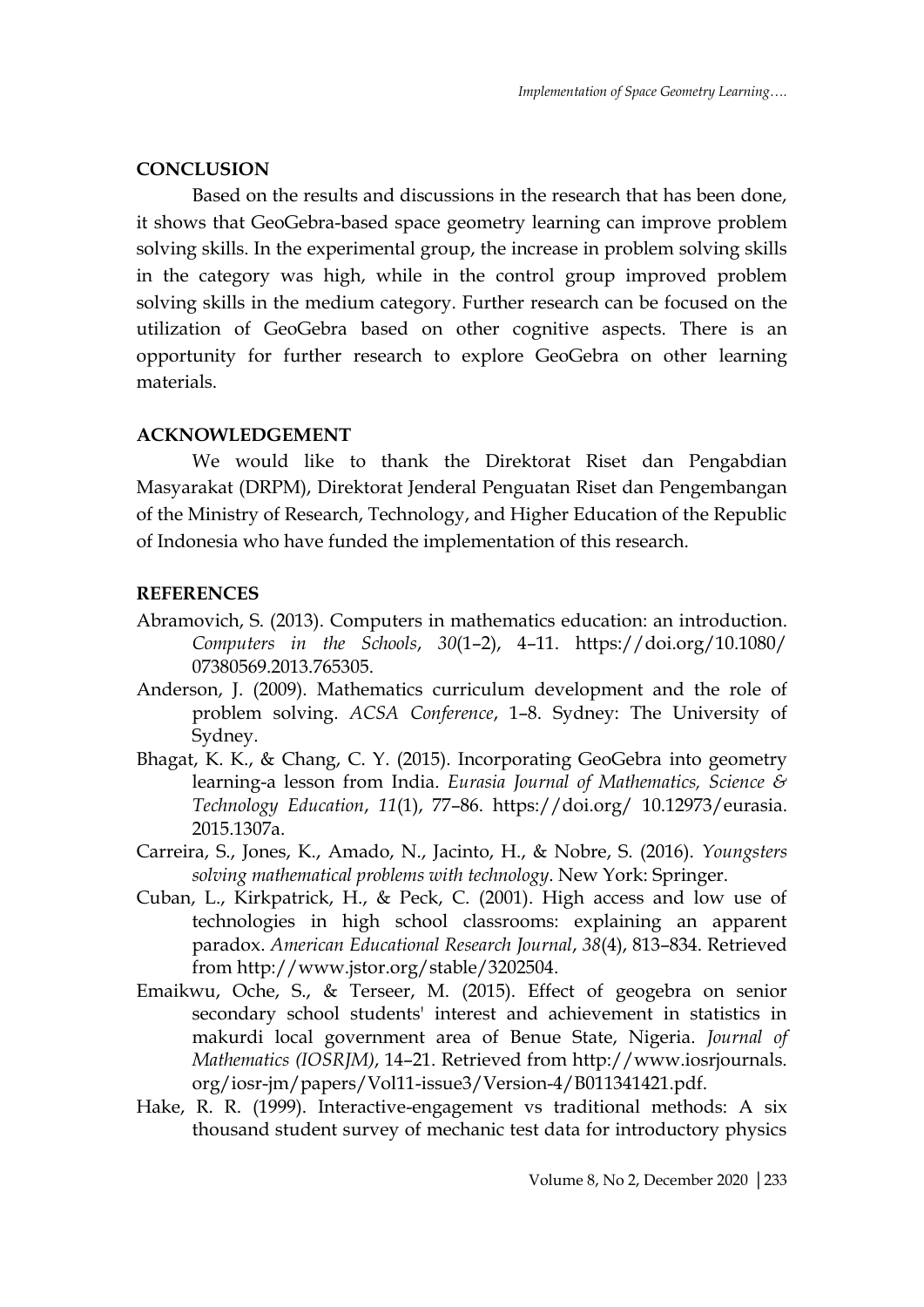courses. *Journal of Physics*, *66*(1), 64–74. https://doi.org/ 10.1119/1.18809.

- Hanafi, M. A. (2017). Deskripsi kesulitan belajar geometri mahasiswa program studi pendidikan matematika fakultas keguruan dan ilmu pendidikan Universitas Cokroaminoto Palopo. *Seminar Nasional*, 273–283. Retrieved from https://www.journal.uncp.ac.id/index.php/proceding/article/ view/797.
- Hohenwarter, M., Jarvis, D., & Lavicza, Z. (2009). Linking geometry, algebra, and mathematics teachers: geogebra software and the establishment of the international GeoGebra institute. *International Journal for Technology in Mathematics Education*, *16*(2), 83–87. https://www.semanticscholar. org/paper/Linking-Geometry%2C-Algebra-and-Mathematics-Teachers %3A-Hohenwarter-Jarvis/f25381390d121df0cb6276af8820f218acc5354b.
- Kurniasih, A. W., Wiyanti, D. T., & Zahid, M. Z. (2018). Visualisasi konsep matematika dalam pembelajaran menggunakan geogebra. *PRISMA, Prosiding Seminar Nasional Matematika*, 796–799. Retrieved from https://journal.unnes.ac.id/sju/index.php/prisma/article/view/2039.
- Lestari, I. (2018). Pengembangan bahan ajar matematika dengan memanfaatkan geogebra untuk meningkatkan pemahaman konsep. *GAUSS: Jurnal Pendidikan Matematika*, *1*(1), 26–36. https://doi.org/10. 30656/gauss.v1i1.634.
- Mahmudi, A. (2010). Membelajarkan geometri dengan program GeoGebra. *Seminar Nasional Matematika dan Pendidikan Matematika*, 469–477. Retrieved from https://eprints.uny.ac.id/10483.
- Mudaly, V., & Fletcher, T. (2019). The effectiveness of geogebra when teaching linear functions using the IPad. *Problems of Education in the 21st Century*, *77*(1), 55–81. https://doi.org/10.33225/pec/19.77.55.
- NCTM. (2000). *Six principles for school mathematics*. Reston VA: The National Council of Teachers of Mathematics, Inc.
- Ozturk, T., & Guven, B. (2016). Evaluating students' beliefs in problem solving process: A case study. *Eurasia Journal of Mathematics, Science and Technology Education*, *12*(3), 411–429. https://doi.org/10.12973/eurasia. 2016.1208a.
- Pamungkas, M., Rahmawati, F., & Dinara, H. (2020). Integrating GeoGebra into space geometry in college. *Journal of Physics and Conference Series, 1465*. https://doi.org/10.2991/assehr.k.200129.123.
- Polya, G. (2004). *How to solve it*. New Jersey: Princeton University Press.
- Saha, R. A., Ayub, A. F. M., & Tarmizi, R. A. (2010). The Effects of geogebra on mathematics achievement: enlightening coordinate geometry learning. *Procedia - Social and Behavioral Sciences*, *8*, 686–693. https://doi.org/ 10.1016/j.sbspro.2010.12.095.
- Slameto. (2010). *Belajar dan faktor-faktor yang mempengaruhinya*. Jakarta: Rineka

234| Volume 8, No 2, December 2020